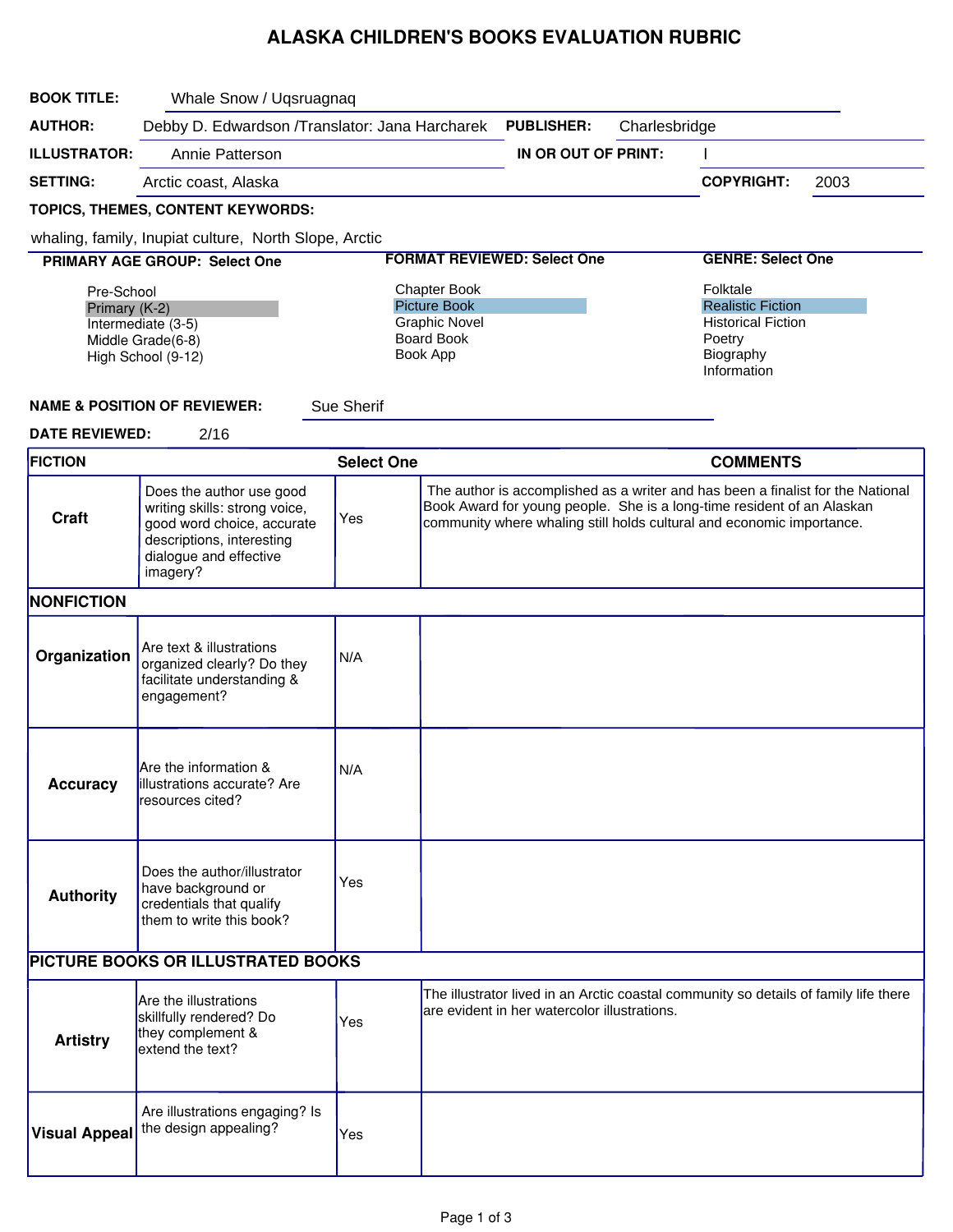|                                        | <b>CULTURAL APPROPRIATENESS</b>                                                       | <b>SELECT ONE</b> | <b>COMMENTS</b>                                                                                                                                                                                                            |
|----------------------------------------|---------------------------------------------------------------------------------------|-------------------|----------------------------------------------------------------------------------------------------------------------------------------------------------------------------------------------------------------------------|
| Inclusiveness                          | Do text & illustrations<br>address racial, cultural,<br>and gender equality?          | Partially         | Because the focus of the story is on an individual Inupiat family, there are not other<br>cultural or ethnic depictions.                                                                                                   |
| <b>Cultural</b><br><b>Awareness</b>    | Does the book promote<br>cultural awareness?                                          | Yes               | There are very few, if any, picture books that portray the practice of whaling in a<br>favorable light. Ît is available as a bilingual English/Iñupiaq text.                                                               |
| <b>Attribution</b>                     | Are appropriate<br>attributions made to the<br>source of the story, if<br>applicable? | N/A               |                                                                                                                                                                                                                            |
| <b>Cultural</b><br>Acceptance          | Is controversy associated<br>with this book? (Notes<br>please)                        | Yes               | Only amongst non-Alaskans, who are opposed to the practice of whaling on any<br>grounds. The author and illustrator respectfully convey the importance of whaling to<br>the family depicted.                               |
|                                        | <b>INDICATORS OF EXCELLENCE</b>                                                       | <b>SELECT ONE</b> | <b>COMMENTS</b>                                                                                                                                                                                                            |
| <b>Audience</b>                        | Are text & illustrations<br>appropriate for intended<br>age group & audience?         | Yes               | The age range is actually pre-school through primary grades as a read aloud.                                                                                                                                               |
| <b>Kid Factor</b>                      | Will young people want to<br>read or listen to this story?                            | Yes               |                                                                                                                                                                                                                            |
| Engagement                             | Does the book stimulate<br>imagination, critical<br>thinking, curiosity?              | Yes               |                                                                                                                                                                                                                            |
| <b>Educational</b><br><b>Relevance</b> | Does this book have<br>value? Does it enhance<br>curriculum?                          | Yes               | Yes, it faithfully depicts customs and practices of northern indigenous people who<br>engage in whaling.                                                                                                                   |
| <b>Timeliness</b>                      | Is the book in print or<br>available from libraries?                                  | Yes               | Bilingual and English version available in paperback; through libraries, bilingual<br>version available as an E-Book.                                                                                                      |
| <b>Awards</b>                          | Has the Book won any<br>lawards?                                                      | Yes               | CBC/NCSS Notable Social Studies Trade Books for Young People<br>Notable Books for a Global Society<br>Bank Street College of Education's Best Children's Books of the Year<br>Independent Publishers Children's Book Award |